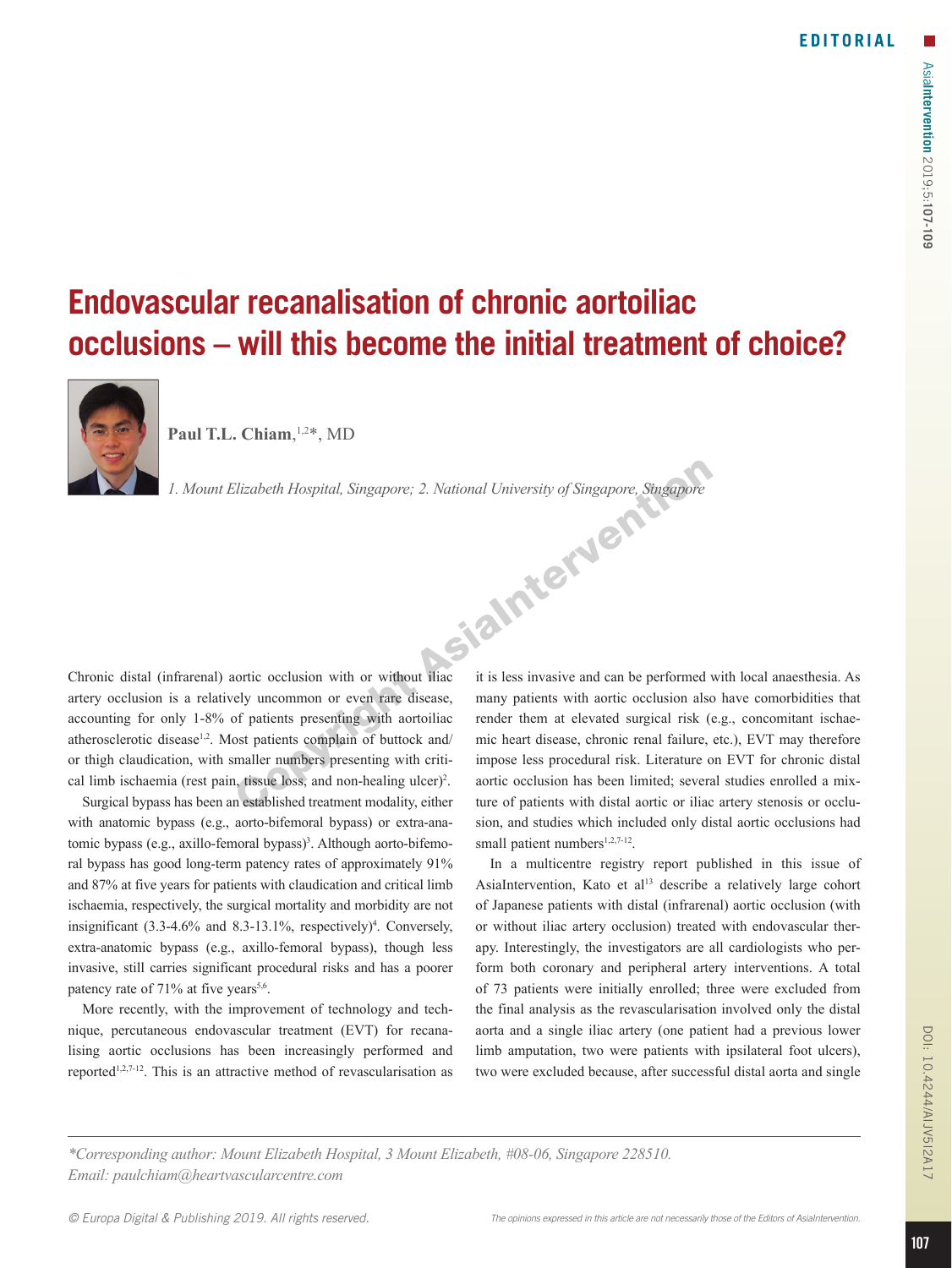iliac artery recanalisation, the patients underwent a surgical femorofemoral bypass (hybrid procedure) and one was excluded as treatment was well before the year 2007 (when major restrictions on devices in Japan were in place).

## **Article, see page 121**

Although the authors chose not to include these patients in the analysis, it is worthwhile noting that the intended revascularisation procedures were all successful. Furthermore, this practice of selective recanalisation of the distal aorta and a single iliac artery is what many operators would have performed in a "real world" setting so that patients are treated according to clinical indications. Attempting to perform complete distal aortic and bilateral iliac artery recanalisation in all patients may be unnecessary and even harmful in this group of high-risk patients.

Of the remaining 67 patients, 63 had successful revascularisation via EVT. This high procedural success (94%) is in line with previous reports $1,2,7,8$ . The high rate of technical success was achieved despite the majority of patients having complex lesions (nearly 85% involved occlusions of the distal aorta and iliac arteries, and half of the lesions showed moderate-severe vessel calcification). In this author's humble experience, this subset of patients is amongst the most challenging in the field of peripheral vascular intervention due to the technical difficulty (multiple access sites [bifemoral and brachial] required, use of multiple [0.014-, 0.018and even 0.035-inch] wires, use of support catheters/microcatheters, and use of snares and wire exteriorisation) and the severe complications that can occur. This is even more remarkable considering that each centre performed an average of only four to five such cases throughout the long study duration (less than one case per year which is consistent with the rarity of the disease). Modern-day guidewire technology (in particular dedicated 0.018 inch and 0.014-inch stiff wires) and, arguably, experience and techniques with coronary chronic total occlusion interventions, would likely have contributed to this.

Clinical outcomes were also excellent with only one 30-day mortality (1.4%), that was not procedure-related, and one stroke (1.4%). There were two other complications (2.9%): one distal embolisation that improved with thomboaspiration and one access-site haematoma that required blood transfusion. These outcomes are consistent with previous reports of EVT in distal aortic occlusion<sup>1,2,7-12</sup> that showed a very low mortality rate  $(0-2\%)$ , and compares favourably with surgical bypass<sup>4,6</sup>.

The four unsuccessful procedures were all due to failure of guidewire passage as a result of significant vascular calcification, in keeping with the experience of previous reports<sup>1,8</sup>. Of note, in this series, there was no vessel dissection or perforation, perhaps due to the fact that the majority of procedures were performed using intraluminal wiring with 0.014- or 0.018-inch guidewires. A high rate of intravascular ultrasound usage (80%), which differs from previous reports $1,2,7,8$ , may also have contributed to the safe outcomes.

The major limitation of the present study is its short follow-up with only one-year primary and secondary patency rates available. Most studies have reported patency rates of three to five years as the frequency of restenosis and re-occlusion increases with longer follow-up<sup>1,2,7-9</sup>. Reassuringly, the one-year primary and secondary patency rates (90% and 97%, respectively) reported in this study are consistent with the aforementioned publications, and longerterm patency would be expected to be similar. The authors of the current study should be encouraged to continue follow-up of this group of patients to add to data on the long-term (five- and even 10-year) primary and secondary patency rates after successful EVT of distal aortic occlusions.

It is accepted that the mid- to long-term (three to five years) primary patency of EVT is generally inferior to aorto-bifemoral bypass (66-80% vs 85-95%, respectively), whereas secondary patency rates of EVT (83-98%) appear comparable<sup>1,2,4,7,14</sup>. This is a pertinent point because secondary intervention for EVT restenosis is considered to be technically easier and a less risky undertaking.

Another limitation of this study is its retrospective nature with all the caveats that accompany such a study design. For instance, centres/operators with unsuccessful procedures may have declined to join the registry. It is also uncertain if the good results reported in this study can be reproduced by centres/operators with less extensive peripheral vascular intervention experience. Nonetheless, the authors must be congratulated for publishing the largest cohort of (Asian) patients undergoing EVT for a relatively rare but important clinical condition. One other important unanswered question is whether the use of covered stents, as compared to bare metal stents (used in the present study), in distal aortic occlusions would produce better outcomes, as suggested by some studies<sup>3,15,16</sup>.

In summary, the current study adds to our understanding of EVT for distal (infrarenal) aortic occlusions with or without iliac artery occlusions. As the body of evidence grows, and as technology, techniques and outcomes continue to improve, it is conceivable that EVT for distal aortic occlusion may become the initial therapy of choice for all patients and not just limited to those at increased surgical risk<sup>3</sup>. This would be particularly relevant for experienced centres/operators as the technical success rate of EVT is high and procedural risk and complication rates appear to be low. Further high-quality and long-term data would be required for such a paradigm shift to occur.

## Conflict of interest statement

The author has no conflicts of interest to declare.

## **References**

1. Kim TH, Ko YG, Kim U, Kim JS, Choi D, Hong MK, Jang Y, Shim WH. Outcomes of endovascular treatment of chronic total occlusion of the infrarenal aorta. *J Vasc Surg*. 2011;53:1542-9.

2. Soga Y, Iida O, Kawasaki D, Yamauchi Y, Suzuki K, Hirano K, Koshida R, Kamoi D, Tazaki J, Higashitani M, Shintani Y, Yamaoka T, Okazaki S, Suematsu N, Tsuchiya T, Miyashita Y, Shinozaki N, Takahashi H; REAL-AI investigators. Contemporary outcomes after endovascular treatment for aorto-iliac artery disease. *Circ J.* 2012;76:2697-704.